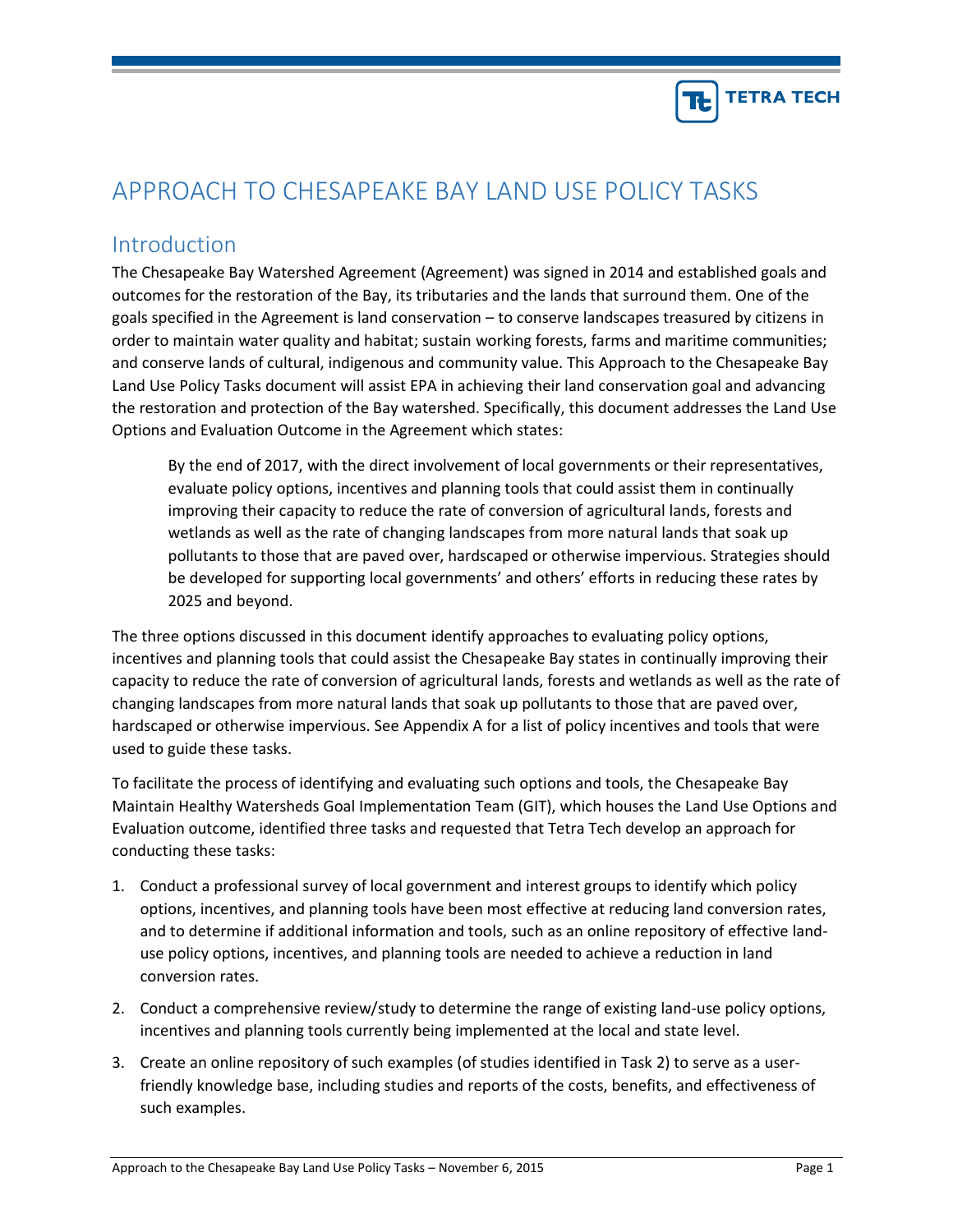

The information provided below describes Tetra Tech's recommended approach for undertaking the three tasks described above. The discussion for tasks 1 and 2 address primary and alternative approaches as discussed in kick-off calls and includes preliminary cost and schedule estimates. One approach has been recommended for task 3.

# Task 1 – Approach for Conducting a Survey of CBP Stakeholders

For this task, we have provided a recommended approach including alternative options. The recommended approach includes two phases of work for designing and implementing a survey of Chesapeake Bay Program (CBP) local government partners and interest groups (stakeholders). For each phase, we describe the approach and alternative options CBP may wish to consider. For each option, the potential costs for implementation are presented. Where it is appropriate, we also describe options for CBP staff to carry out much of the data collection work, with guidance from Tetra Tech or a professional survey research firm.

Tetra Tech's market research and program evaluation experts (Tetra Tech MA) have been conducting academic-quality data collection for clients for over 30 years. Our survey research lab in Madison, WI has a dedicated, full-time Lab Manager, experienced Survey Team Lead staff, and a pool of experienced interviewers, well qualified to deal with a wide range of topics related to energy, environment, transportation, and other issues. Tetra Tech conducts more than 10,000 telephone interviews annually, as part of client surveys. Tetra Tech's Survey Lab has the specialized software and capability to field web and mail surveys, as well as in-person and on-site data collection. Tetra Tech also conducts thousands of self-administered surveys, including web-based and mail surveys. We employ experts in the design, programming, and implementation of surveys in each of these different modes.

## Approach

Tetra Tech recommends a two-phase approach for conducting a survey of CBP stakeholders. The two phases are presented below:

- An initial qualitative research phase to collect information from selected organizations to better define the criteria for determining success of programs to reduce land-use conversion, the factors that make policy options, incentives, and planning tools effective, and the contexts in which they are effective.
- A second quantitative phase to determine preferences of the state and local governments and interest groups represented in the CBP for policy actions, incentives, and planning tools to be used to reduce land-use conversion in the Chesapeake Bay area.

### Preliminary Steps

It is important to note that Tasks 2 and 3 defined by the Land Use Options Evaluations Management [Strategy](http://www.chesapeakebay.net/documents/22067/4c_land_use_options_final.pdf) (i.e. review existing studies to identify land-use policy options, incentives and planning tools currently being implemented at the local and state level and create an online repository of the studies identified) are important precursors for implementing the two-phase approach for conducting the survey of CBP stakeholders. The information from Tasks 2 and 3 will be used to identify candidate organizations for the Phase 1 in-depth interviews and to help structure the in-depth interview guide.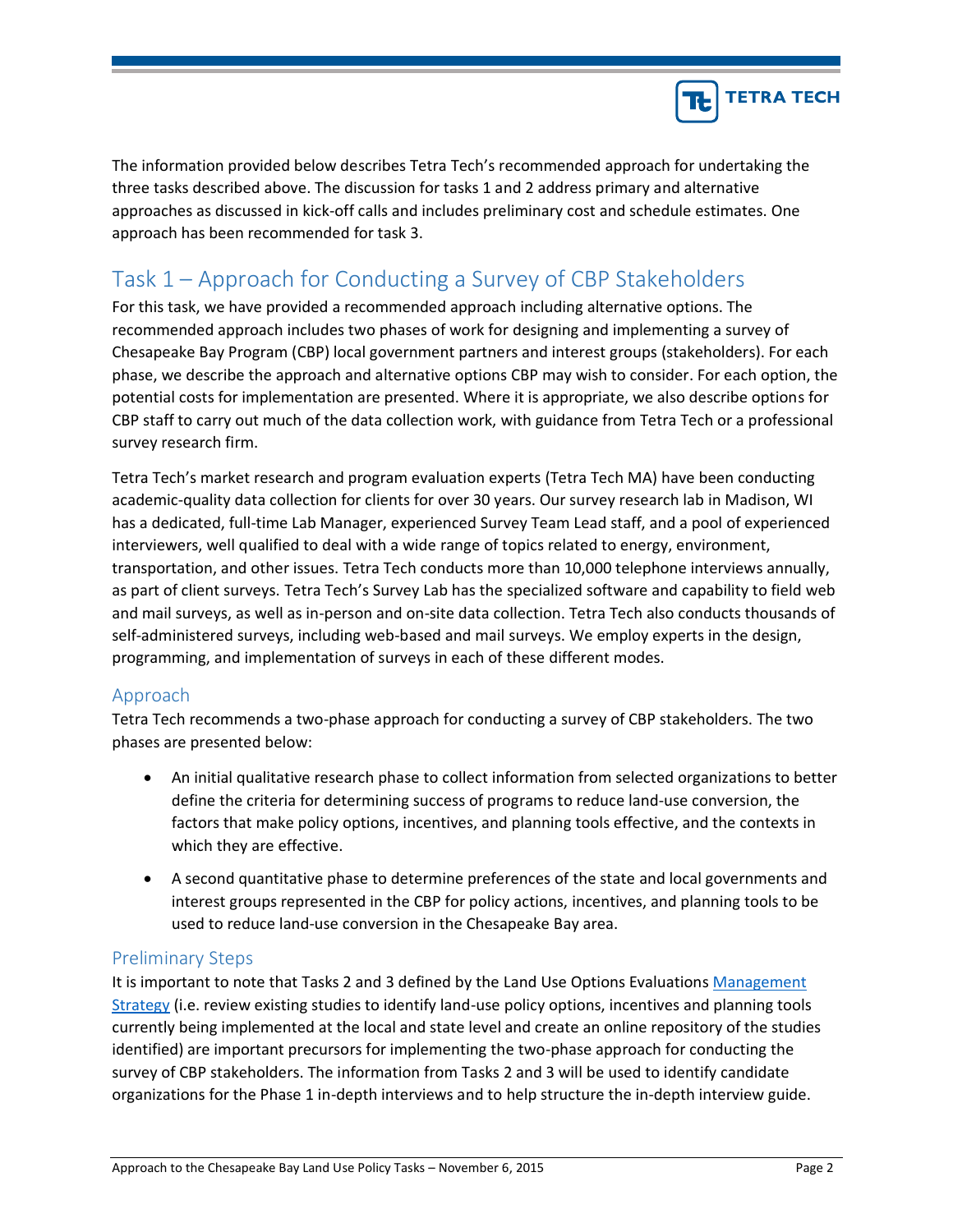

## Phase 1: Initial In-depth Interviews

This first phase of data collection is to better define the questions to be included in a survey of state and local governments and interest groups. The in-depth interviews will be conducted with selected organizations identified in the literature review (Task 2 established by the Land Use Management Strategy). Organizations will be selected, based on their prior use of policy options, incentives, and planning tools to reduce land-use conversion and a watershed area and context similar to the Chesapeake Bay area.

The purpose of the in-depth interviews will be to collect information from the selected organizations on:

- What policy options, incentives, and planning tools were used to reduce the rate of conversion of farmland, forests, and wetlands?
- What criteria were used to determine if the implemented actions were effective/successful?
- What specific policy options, incentives, or planning tools were most effective?
- What made these actions effective was it being used in combination with other actions, characteristics of the affected populations, or other factors (this will help to determine how relevant these policy options, incentives, or planning tools are for the Chesapeake Bay Area)?
- What steps could be taken to improve the actions?
- What were the practical lessons learned in implementing these actions?
- How have land-use conditions changed in the years following the implementation of the policy options, incentives, and planning tools?

The in-depth interviews are semi-structured, so interviewers use a guide with a specified set of questions, but are expected to probe and explore relevant points in more detail when they arise in the interview. An in-depth interview usually ranges from 30-60 minutes to conduct.

We recommend conducting a total of 9-12 in-depth interviews. Nine in-depth interviews are recommended if an Information Collection Request (ICR)<sup>1</sup> is required for this data collection activity. If an ICR is not required, we would recommend 10-12 in-depth interviews be conducted, based upon the number of organizations identified from the Task 2 literature review with relevant experience in actions to reduce the land-use conversion rate in a similar watershed.

The findings from the 9-12 in-depth interviews will be summarized and provided to the state and local governments, interest groups and other relevant CBP partners and stakeholders. This summary of the

 $\overline{a}$ 

<sup>&</sup>lt;sup>1</sup> The Paperwork Reduction Act (PRA) [see, 5 C.F.R. 1320] requires Office of Management and Budget (OMB) approval for executive department/ independent regulatory agency collection of information from 10 or more persons (non-federal entities). Collection of information includes obtaining, soliciting, requiring disclosure through identical questions (or identical reporting requirements) imposed on 10 or more persons. This includes sponsoring such information collection. Information collection may be in any form: questionnaire, interview guides, telephone requests, electronic, group interviews. Identical questions mean the same level of information on the same subject (not strict).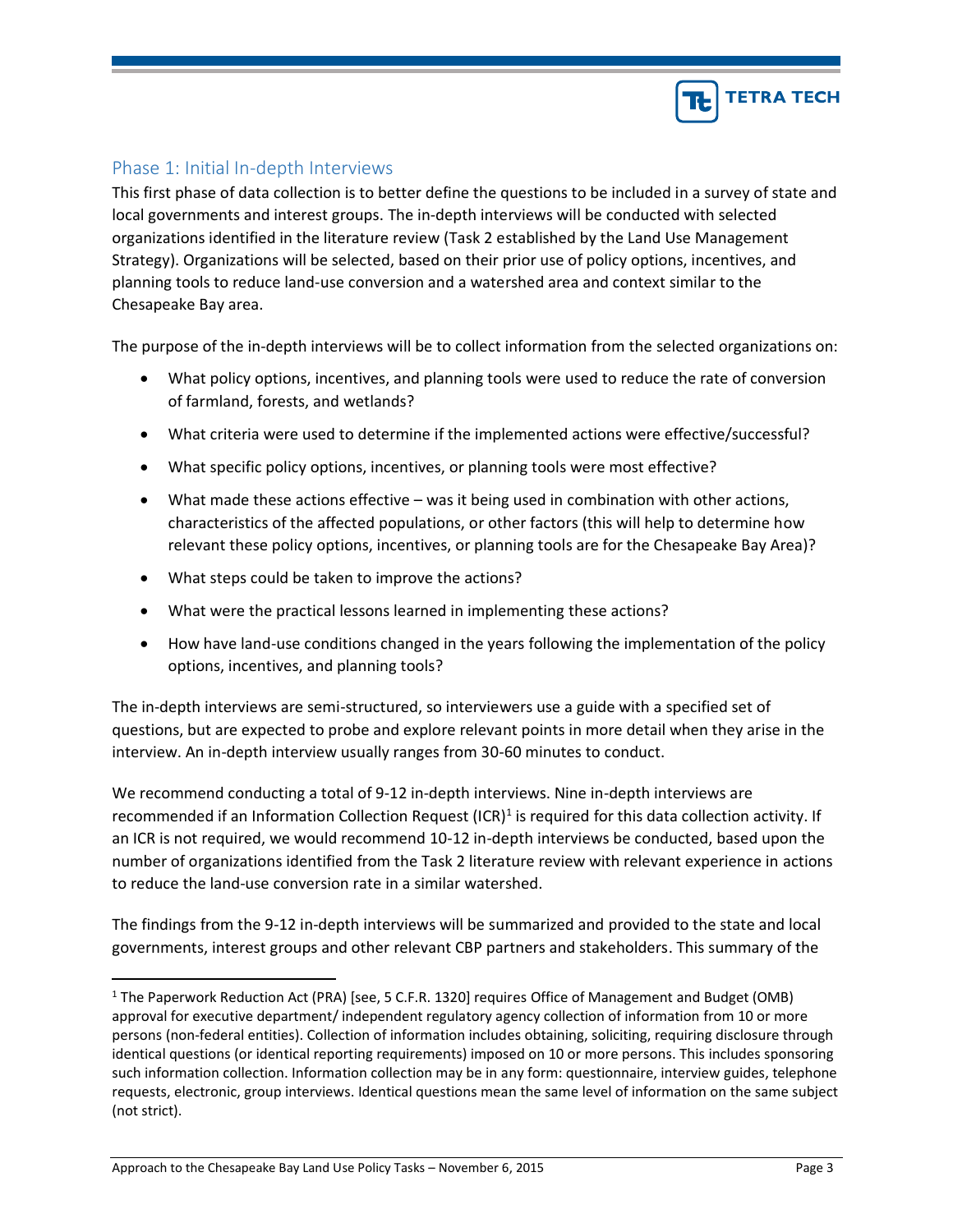

in-depth interviews will provide focused and accessible information on the questions listed above for CBP stakeholders. This summary will also help to ensure that CBP stakeholders have the necessary background information to consider and evaluate what policy options, incentives, and planning tools should be implemented to reduce the rate of land use change and conversion.

The two options for implementing the Phase 1 In-depth Interviews are as follows:

*Phase 1, Option 1: CBP will hire a professional survey research firm to design a semi-structured interview guide, conduct 9-12 in-depth interviews, and compile the results into a memo report.*

A professional survey research firm will have trained interviewers who are experienced in conducting indepth interviews. This will help to ensure the required data are obtained from Phase 1. It is possible that a professional survey research firm will not have interviewers with experience in conducting research on policy options, incentives, and planning tools for reducing land-use conversion, but that is not a major problem for completing this task. For most projects, in-depth interviewers receive a briefing on the topic and on the data requirements, as well as identifying the issues on which additional probing and deeper questioning is desired. The most important experience for in-depth interviewers is in conducting this type of interview. For both this option and Option 2 below, preliminary research will be conducted to determine if any additional questions should be added to the list on page 3 or if any of these questions should be revised. The semi-structured interview guide will then be developed by flushing out the questions and adding any required sub-questions. For example, different types of policies, incentives and tools could be identified to help respondents understand the scope of the inquiry, or specific metrics could be identified to help assess effectiveness. In addition, for each question or sub-question, a series of follow-up probes will be identified for interviewers to use, as needed, to ensure that the interview captures the depth of information and insights we are seeking.

Phase 1, Option 1 Estimated Cost: \$14,500 - \$16,500

Phase 1, Option 1 Estimated Time to Complete Task: 2-3 months

*Phase 1, Option 2: CBP will hire a professional survey research firm to assist them in designing a semistructured interview guide and provide a short training session on the practice of in-depth interviewing for CBP staff. CBP staff will conduct the in-depth interviews and compile the results into a memo report.*

For this alternate option, a professional survey research firm would be used to assist in the design of a semi-structured interview guide. During this step, it would be beneficial to use the Local Government Advisory Committee for a "brainstorming" workshop that could produce useful insights and results that will be helpful for designing the survey.

CBP staff will be responsible for conducting the in-depth interviews and compiling the findings into a report for review by CBP stakeholders. The primary advantage of this option is the lower cost, however, this will require an estimated 50-60 hours of CBP staff time to complete this task. CBP staff who will be assigned to conduct the in-depth interviews should participate in a training session on appropriate techniques for conducting the interviews, but for some staff, a training session may not be sufficient to develop the skills required to probe for additional information. Probing to capture rich and detailed data is an important characteristic of the in-depth interview methodology. With less experienced interviewers, the data collected in Phase 1 may not be as comprehensive and insightful. CBP staff may also lack experience in analyzing the qualitative data from the in-depth interviews, so the report may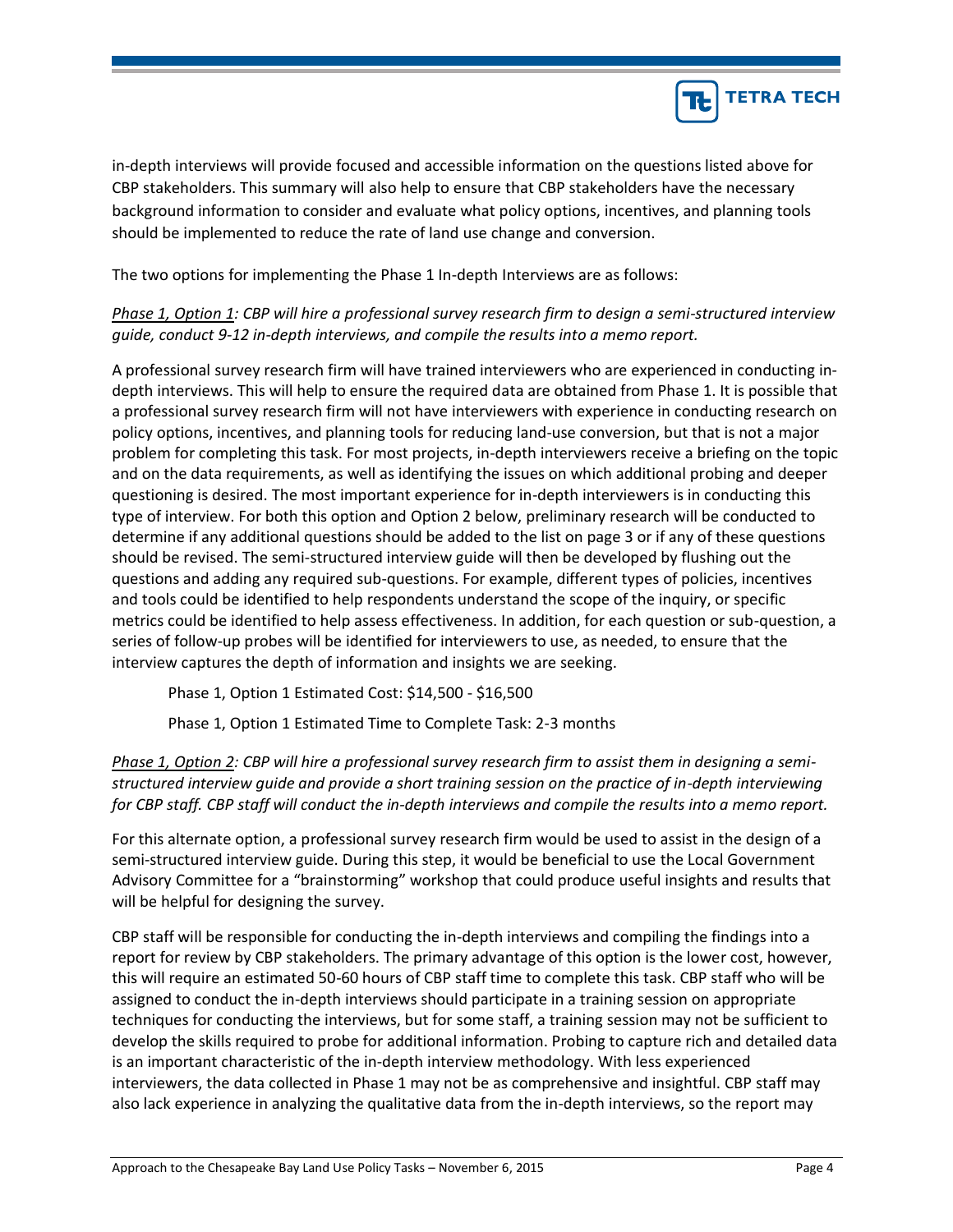

not be as effective in drawing the appropriate conclusions and information for review by CBP stakeholders.

Phase 1, Option 2 Estimated Cost: \$5,500 - \$6,500

Phase 1, Option 2 Estimated CBP staff hours: 50-60 hours

# Phase 2: Conduct a Survey of State and Local Governments and Interest Groups Represented in the CBP

Phase 2 of this subtask will consist of designing and conducting a survey of CBP state and local governments and interest groups to identify stakeholders' preferences for specific policy actions, incentives, and planning tools to be implemented to reduce land-use conversion in the Chesapeake Bay area. The survey will use a measurement technique that first asks a series of questions to identify stakeholders' experience with and perceptions of effectiveness of the policy actions, incentives, and planning tools that could be implemented to reduce land-use conversion. Following these questions, stakeholder will be asked to identify the specific actions they would like to see implemented for the Chesapeake Bay area, with additional open-ended questions to explain their preferences and reasons for supporting specific policy option, incentives, and planning tools.

The survey will also provide opportunities for respondents to comment on the potential outcomes and the criteria that should be used to determine whether the implemented tools are successful in reducing land-use conversion in the Chesapeake Bay area.

Because the population of state and local governments and other stakeholders in the CBP is quite large (200-300 per state), the preferred approach for conducting the survey is to hire a professional research firm to design and implement a web-based survey so all eligible CBP stakeholders can be invited to complete. The alternative options include CBP working with a professional research firm to design a web-based survey that will be implemented by CBP staff, as well as a telephone survey of a scientificallyselected sample of CBP stakeholders, implemented by a professional survey research firm. These three different options for designing and implementing the survey are presented below, with advantages, disadvantages, and estimated costs for each option.

For any of the options listed below, an ICR may be required, since the survey will ask the same set of questions of more than 9 respondents. CBP or EPA will need to determine if an ICR is required for this step. If an ICR is required, there will be an additional level of effort (LOE) (either by a professional survey research firm or CBP staff) to prepare and submit the required documents and 4-6 months of additional time will need to be added to project timeline.

## *Phase 2, Option 1:* CBP *Hires a Professional Research Firm to Conduct a Web-based Survey of all CBP Stakeholders.*

The recommended option for conducting the survey of CBP stakeholders is a web-based questionnaire, designed and administered by a professional research firm. The professional research firm will also analyze the data and prepare a report for the CBP. To analyze the survey data, preference ratings for each of the policy options, incentives, and planning tools will be compared. The preference ratings for different types of stakeholders (such as local government, state government, and NGOs/interest groups)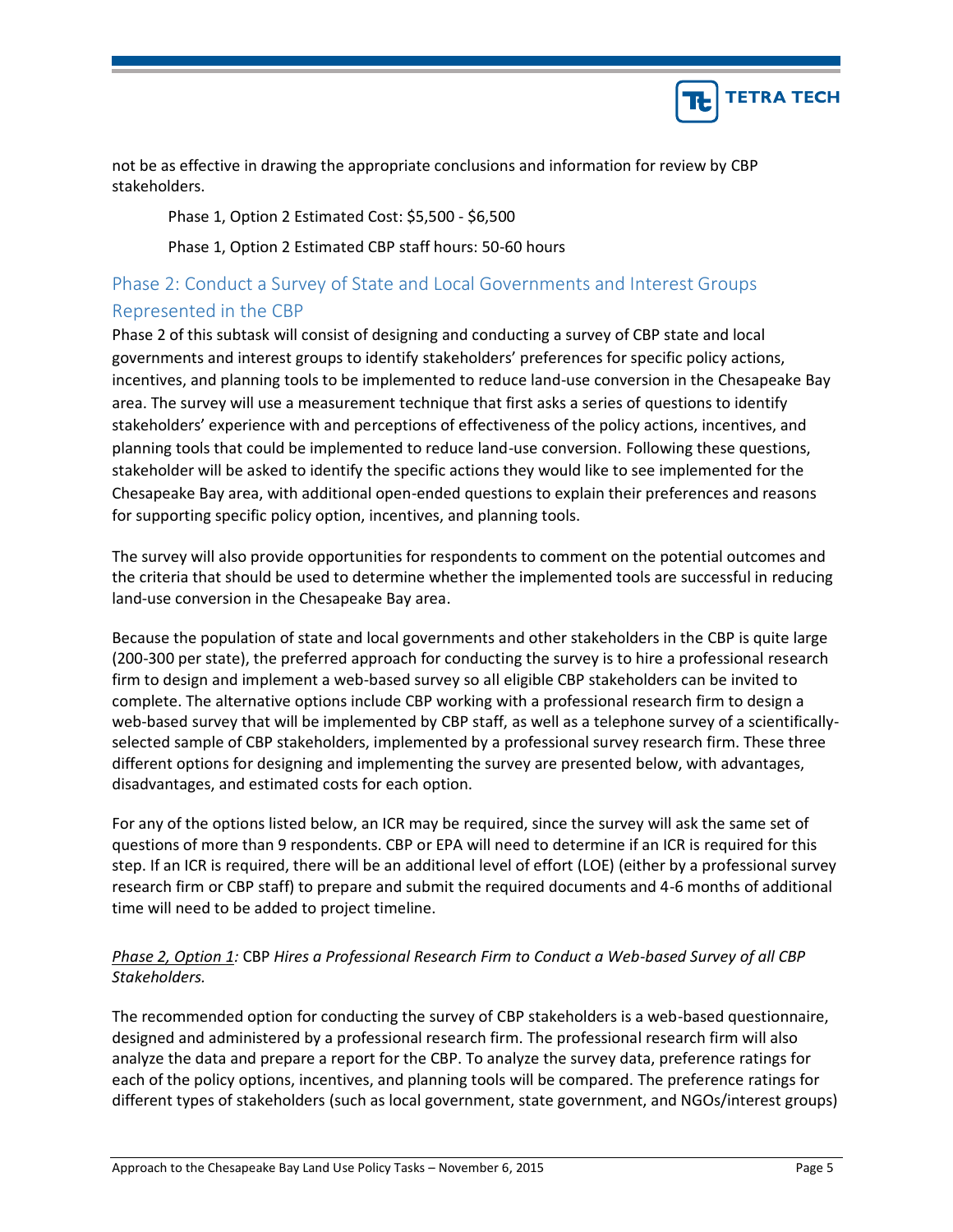

can also be compared. Open-ended responses will be coded to identify the reasons given by stakeholders for their preference ratings.

Implementing a web-based survey will require email addresses and a contact person for each of the CBP stakeholders who will be invited to complete the survey. The advantage of a web-based questionnaire is that all eligible stakeholders can be invited to complete the questionnaire, since there is very little additional cost for increasing number of respondents. The field time for a web-based survey is also relatively short.

Implementation of the web-based survey by a professional research firm will ensure that best practices are used for survey implementation and "trouble-shooting" while the survey is in the field. For example, the professional research firm will prepare an email invitation to send to all CBP stakeholders and will have a toll-free number that CBP stakeholders can call with questions or concerns about how to access and complete the questionnaire. Any email addresses that are found to be incorrect or not working will be followed up, to ensure that as many CBP stakeholders as possible receive the invitation to participate in the survey and all comments received from stakeholders outside of the completed surveys will be rigorously recorded and tracked. A professional research firm will also be well-equipped to process and prepare the survey data for analysis, as well as analyze and report the survey data.

One potential disadvantage of a web-based survey is that it is self-administered – no interviewer is available to help respondents understand and respond to survey questions. As a result, the questions must be carefully designed and tested to ensure that all respondents are able to understand and interpret the questions in a consistent way.

Phase 2, Option 1 Estimated Cost: \$35,000 - \$40,000

Phase 2, Option 1 Estimated Time: to Complete Task: 2-3 months

## *Phase 2, Option 2: CBP Hires a Professional Research Firm to Assist in Designing and Testing the Questionnaire and CBP Administers the Survey and Analyzes the Survey Data.*

For this option, CBP would be responsible for implementing the survey. A professional survey research firm (or survey researcher) would be hired to assist in the design and testing of the survey, ensuring the questionnaire is ready for implementation by CBP staff. CBP staff would be responsible for analyzing the survey data, using a data analysis software package of their choice.

For this option, it is most feasible for CBP to implement the survey on-line, using a web-based survey software package of their choice. Conducting a telephone survey would require a prohibitively large investment of time by CBP staff.

The primary advantage of this first alternate option is the lower cost, since CBP staff will be responsible for programming and implementing the survey, as well as analyzing and reporting the survey results.

Phase 2, Option 2: Estimated Cost: \$10,000 - \$12,000

Phase 2, Option 2: Estimated Time to Complete: 2-3 months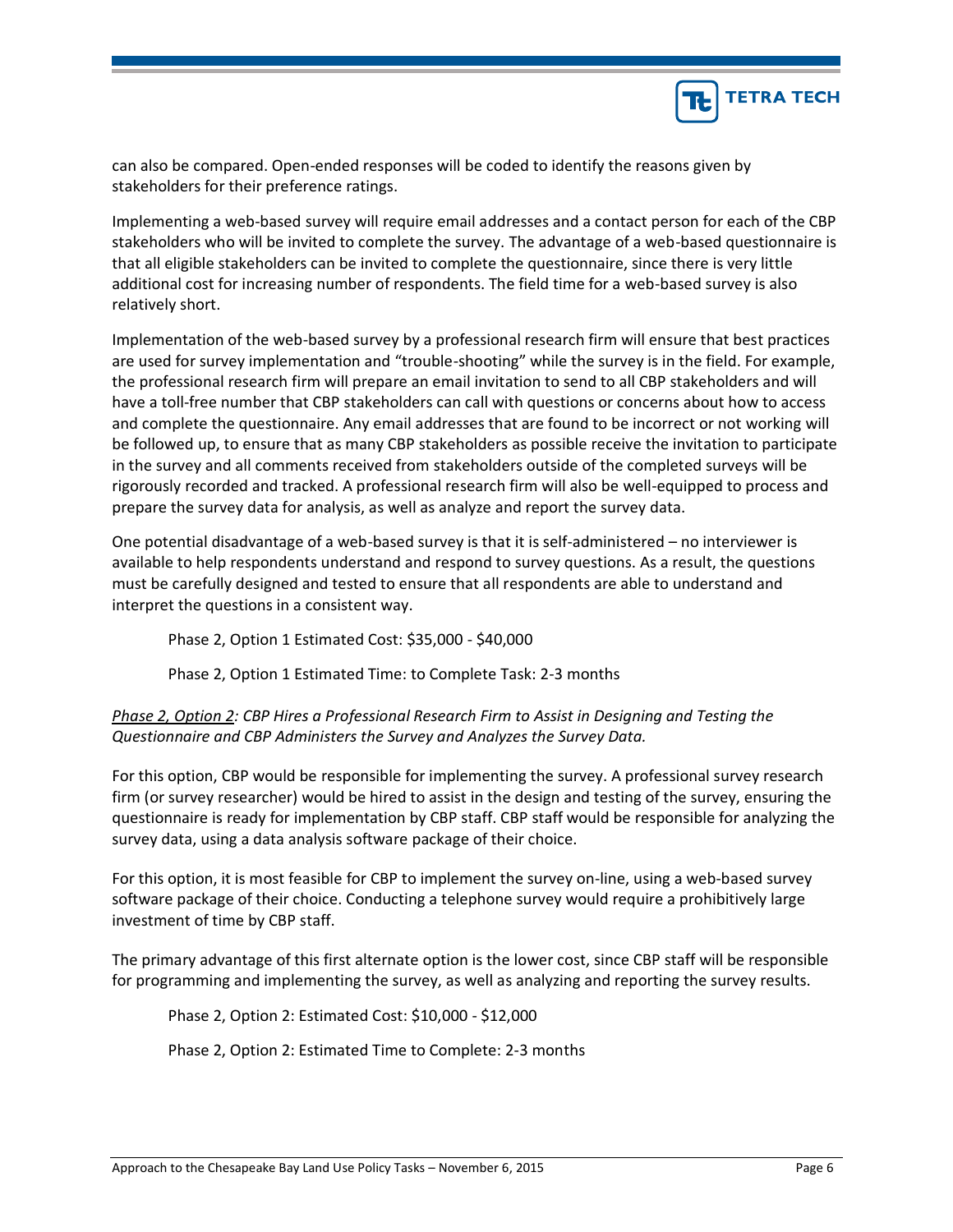

### *Phase 2, Option 3: Hire a Professional Research Firm to Conduct a Telephone Survey of a Sample of CBP Stakeholders.*

CBP could develop a contract with a professional survey research firm to design and pretest the questionnaire, and implement 300 telephone interviews with a randomly selected sample of CBP stakeholders. Because there are a large number of CBP stakeholders (200-300 per state), a sample of CBP stakeholders would be selected for a telephone survey, since the number of respondents is a major factor in the cost of a telephone survey. A sample size of 300 stakeholders is recommended, because survey estimates, such as the percentage of respondents who favor implementing a specific policy option, will have a 90 percent confidence interval of approximately +/- 5 percent. If more or less precision is required for parameter estimates, the sample size can be adjusted.

Conducting a telephone sample survey will require developing a sampling frame (a listing of all CBP stakeholders who are eligible to complete the survey with their telephone contact information), in order to select a sample to accurately represent the population of stakeholders. The primary advantage of conducting a sample survey by telephone is that an interviewer is present to help respondents understand the questions and provide responses to the survey questions. The disadvantage of conducting the survey by telephone interview is that it is the most expensive option, and it does not allow for all interested stakeholders to provide responses and inputs for selecting the policy options, incentives, and planning tools to be used to reduce land-use conversion in the Chesapeake Bay area.

Phase 2, Option 3 Estimated Cost: \$45,000 - \$50,000

Phase 2, Option 3 Estimated Time to Complete Task: 3-4 months

## Other Considerations

In the notes from the kick-off meeting, there was a discussion of designing a survey that supported statistical significance testing and a high response rate to produce trustworthy results. For the survey of CBP stakeholders, a high response rate and trustworthy results can be achieved by following the best practices for questionnaire design and survey implementation. For statistical significance tests, the results of the survey can be analyzed to determine if some policy options, incentives, or planning tools have significantly higher preference ratings than others. For this type of statistical significance testing, we will be using a difference of proportions test to determine if the differences between specific policy options or other actions are statistically significant.

For any of the Phase 2 survey options, there is a possibility that an ICR will need to be prepared and submitted to OMB for approval, prior to initiating the data collection. This process may require an additional 4 months of time, as well as additional effort to prepare the required forms and information for the ICR. The additional time and effort to prepare an ICR have not been included in the time or cost estimates provided above.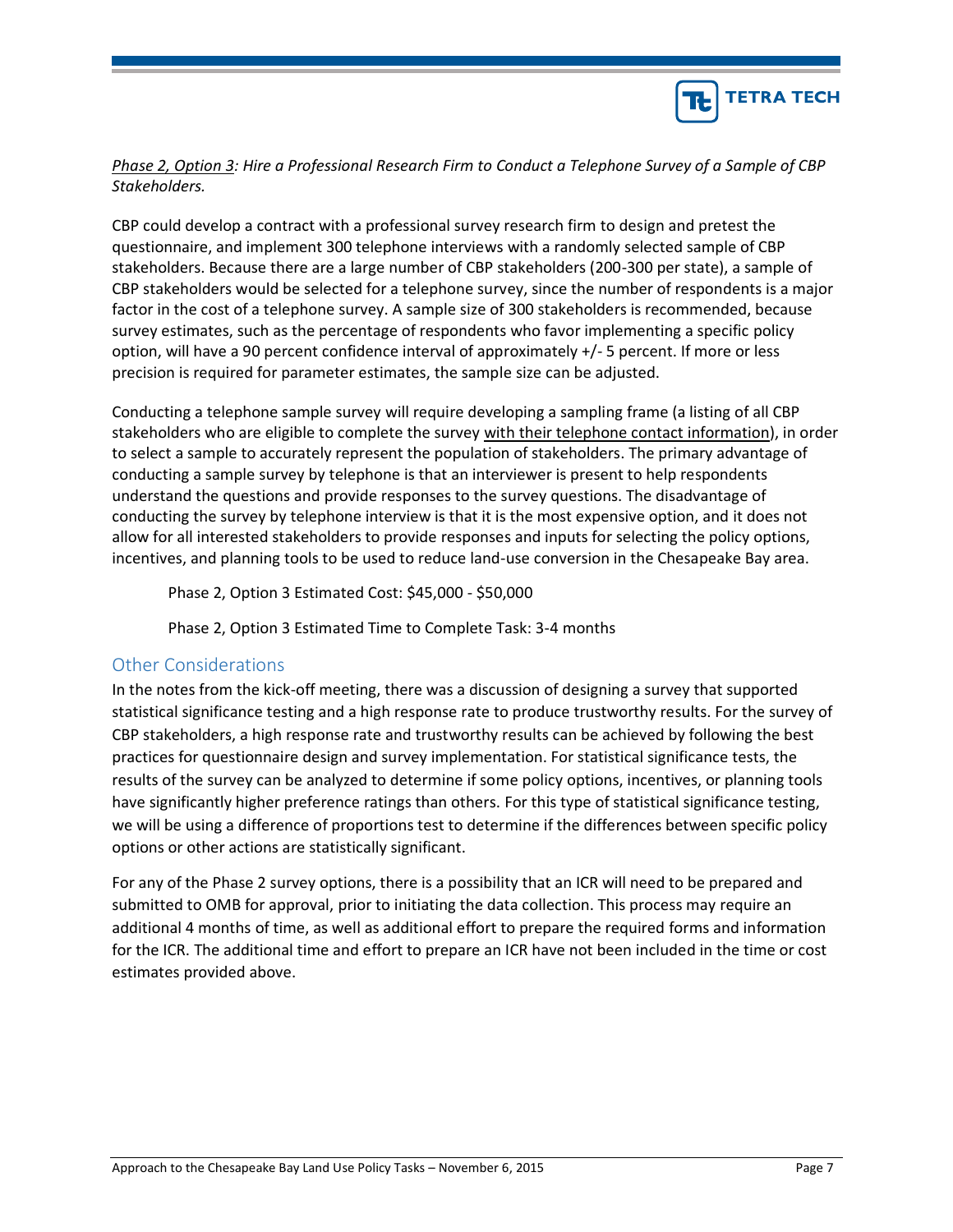

# Task 2 – Review to Identify Existing Land Use Policy Options, Incentives and Planning Tools

CBP is interested in approaches to determine the spectrum of existing land use policy options, incentives and planning tools currently being implemented at the local and state level. Tetra Tech has developed four research approaches as options for accomplishing this task:

- 1. Comprehensive research
- 2. Non-comprehensive (i.e., targeted) research
- 3. Literature and internet research
- 4. Discussions or interviews with select stakeholders

Each of these are discussed below in the order of decreasing LOE. It should be noted that less LOE does not necessarily correspond with less quality or less relevant policy examples. The comprehensive approach is more likely to identify a greater number of relevant examples than the less costly options. However, all four approaches are expected to identify relevant examples. The fourth option involving discussion and interviews with policy experts is likely the to be the most efficient approach since the experts interviewed would point the researchers to relevant information much faster than a comprehensive review of all watershed local governments.

The approaches (1 and 2 below) with higher LOE do provide some advantages. By contacting local governments with a variety of demographic characteristics, the resulting list of policy examples is likely to represent a greater diversity of options. Approaches 3 and 4 could be biased towards policies that are well-accepted by the general public. These approaches may also be biased towards communities with more financial resources (i.e. funding for outreach on successful policies) or other demographic characteristics. In other words, the characteristics that make a policy well-known by those in the field or easy to find on-line may not necessarily be the reasons that make that policy successful. If identifying less popular but still successful approaches is important to the overall goals of this research, then the comprehensive and targeted approaches may warrant greater consideration.

All four options assume that the researchers will first have a discussion with CBP staff and other knowledgeable Bay watershed organizations to help identify the most innovative policy options, incentives and planning tools currently being implemented at the local and state level. The options also assume that at least one conference call will be conducted per subtask, and all support contractor staff will attend. These tasks could be conducted by CBP staff or contractor staff. However, the discussion for Task 2 assumes that CBP would hire a support contractor to carry out the activities described below.

### Option 1: Comprehensive Research

A comprehensive review would involve initiating contact with about 1,800 governments (all state and local governments) within the Chesapeake Bay as well as 10 communities outside of the watershed, focusing on areas near a large estuary. Information would be collected on state and local government land use policies, and these policies would be evaluated to identify those that are most successful and relevant to share as examples for other communities to consider. The resulting policy example database may not contain examples from all of these governments. It is anticipated that some governments may not have relevant examples or may not be able to share information in a timely manner.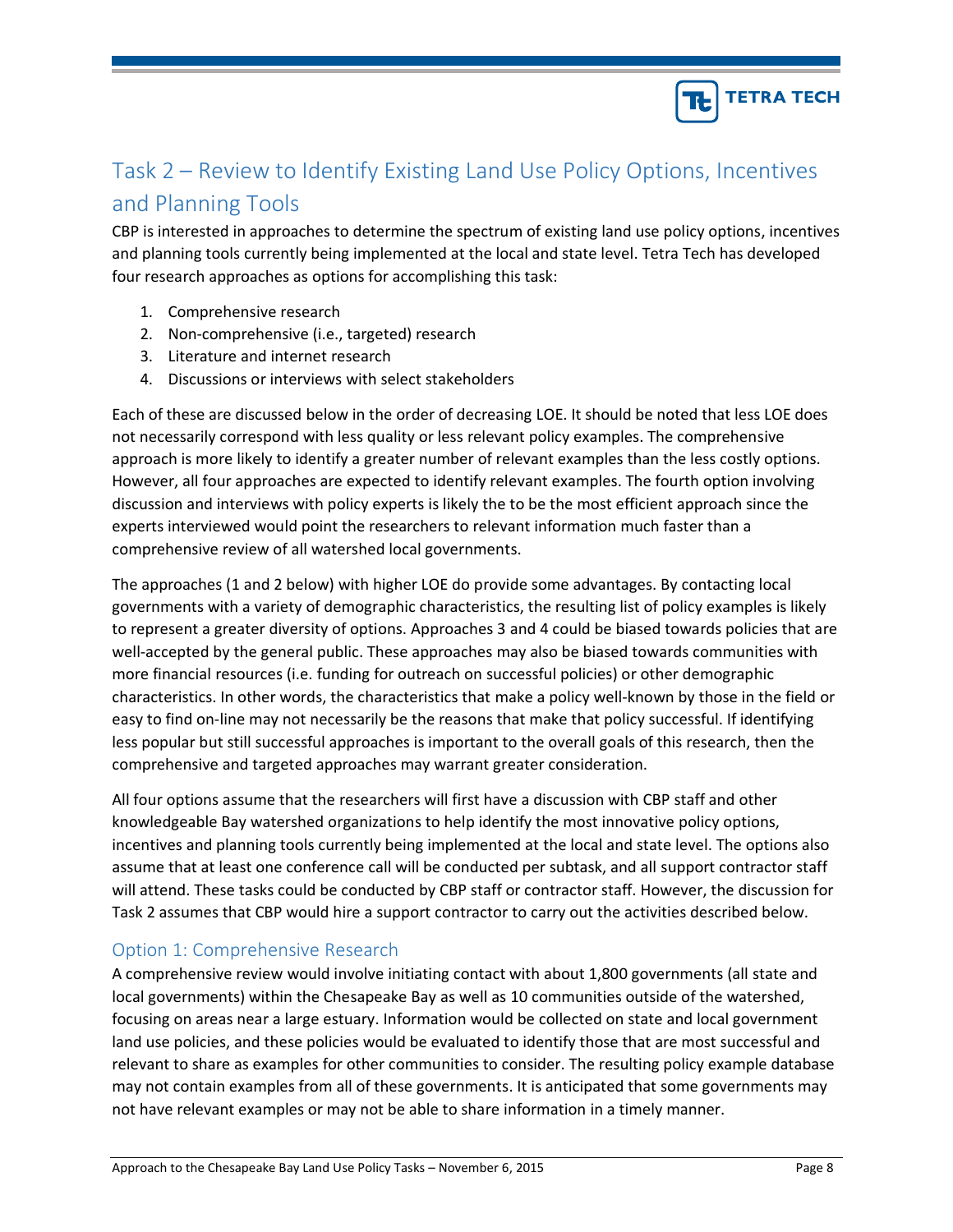

To ensure quality results, this approach requires an organizational structure and metrics (e.g., criteria such as efficacy, cost-effectiveness, transferability, etc.) as guidance for identifying successful policies from a long list of examples. Tetra Tech proposes that a pilot review be conducted to identify several (3 to 5) policy examples. These examples will help inform an interview template, metrics for ranking policies, and an approach for ranking policies according to their relevance and land conservation achievements. Drafts of these materials will be provided to CBP and discussed via conference calls before proceeding with the full review and evaluation.

The full review will involve organizing a team of support contractor researchers familiar with local and state government policies. This team will likely be composed of five to six support contractor staff. The technical lead will train the team on use of the interview template, types of relevant policies, and the overall goal of the review and evaluation.

To ensure that contact with all local and state governments in the watershed is attempted, the support contractor will develop a database of local and state governments within the Chesapeake Bay watershed through available spatial datasets (starting with Bay Program and affiliated data). The local and state governments will then be divided up and assigned to team members. The research will proceed as follows:

- 1. Each local government in the database will be contacted at least once by phone. If a local government staff member with knowledge of land use policies can be reached on that first call, then the support contractor will pursue an interview with staff at that local government. If the local government cannot be reached for an interview on the first call, the support contractor will leave a detailed message. If that local government returns the call, the support contractor will continue to pursue an interview as available LOE and project timeframe allows. The support contractor should be able to document state policies through phone contacts and on-line information and will pursue any phone contacts until the necessary information is obtained. A similar approach will be used for the communities outside the watershed. On-line research will precede (and could potentially supplant) contact by phone to the extent it offers greater efficiency.
- 2. The results of the interviews will be compiled in an Excel spreadsheet. The information entered in the spreadsheet may include policy name, type of policy, website for more information, metrics (as developed under the Pilot Review), and any other relevant information provided by each local government.
- 3. The support contractor will review the information provided and rank the policies based on the ranking approach developed under the Pilot Review. Up to fifty policies will be identified that either ranked highest based on relevance and success, or appear relevant and successful but require more research before they can be ranked highly.
- 4. The team will then divide up those policies and re-connect with the local government contacts to gather more information.
- 5. Following this round of research, the support contractor will review the spreadsheet and resolve any major information gaps that remain.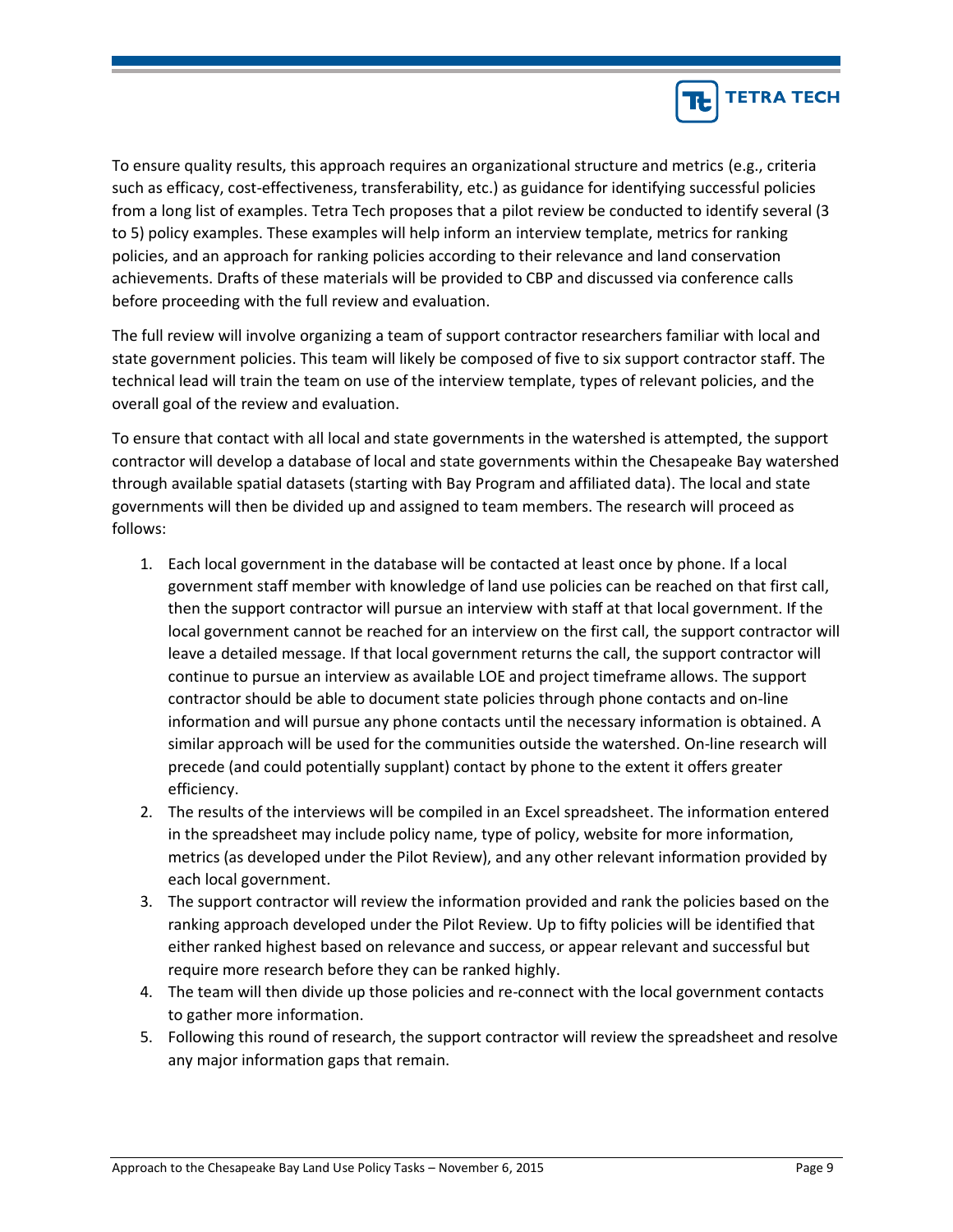

The draft report will document the review process, the full list of policies identified, and the ranking approach. Report appendices will likely be used to document the full list of policies. Then, the report will review the top ranking policies in more detail. The policies will be discussed according to general types, using specific examples to highlight strengths, lessons learned, and options for other communities to consider. Exceptional policy cases or unique policy types will also be highlighted. Differences in strategies based on population size, location in watershed, and other characteristics will be considered as topics for discussion within the report.

The support contractor will discuss the draft report with the CBP via conference call and then develop a final report based on verbal and written comments received. Deliverables will include the draft and final reports. Table 1 provides the hours estimate for Option 1.

The advantage of the comprehensive approach is that it will identify a wide diversity of options and may identify an innovative land use policy that was previously unknown outside of a local government. This approach would also be less biased towards popular approaches than Options 3 and 4.

| <b>Subtask</b>          | <b>Hours</b> |
|-------------------------|--------------|
| <b>Conference Calls</b> | 80           |
| <b>Pilot Review</b>     | 40           |
| <b>Full Review</b>      | 5,090        |
| Draft Report            | 420          |
| <b>Final Report</b>     | 50           |
| <b>Total</b>            | 5,680        |

#### **Table 1. Hours estimate for Option 1, Comprehensive Research**

Option 1 Estimated Cost: \$568,000

Option 1 Estimated Time to Complete Task: 24-36 months

The schedule for Option 1 will depend on the start date and time of year that the governments are contacted. If the review period occurs during the summer or holidays, then more time may be needed for contacting government offices than during other parts of the year.

## Option 2: Non-Comprehensive (i.e., targeted) Research

A targeted research approach would involve selecting a sample of local governments to research within categories of demographic, geographic, or other characteristics. The goal of this research would be to select about 180 local governments (approximately 10 percent of total) within the Chesapeake Bay watershed as well as 10 communities outside of the watershed, focusing on areas near a large estuary. These governments would be contacted for information. The resulting policy example database may not contain examples from all of these governments. It is anticipated that some governments may not have relevant examples or may not be able to share information in a timely manner.

The targeted approach will follow a process similar to the one outlined above for the comprehensive approach. A pilot review will be conducted to identify several (3 to 5) policy examples. Then the support contractor will develop an interview template, metrics for ranking policies, and an approach for ranking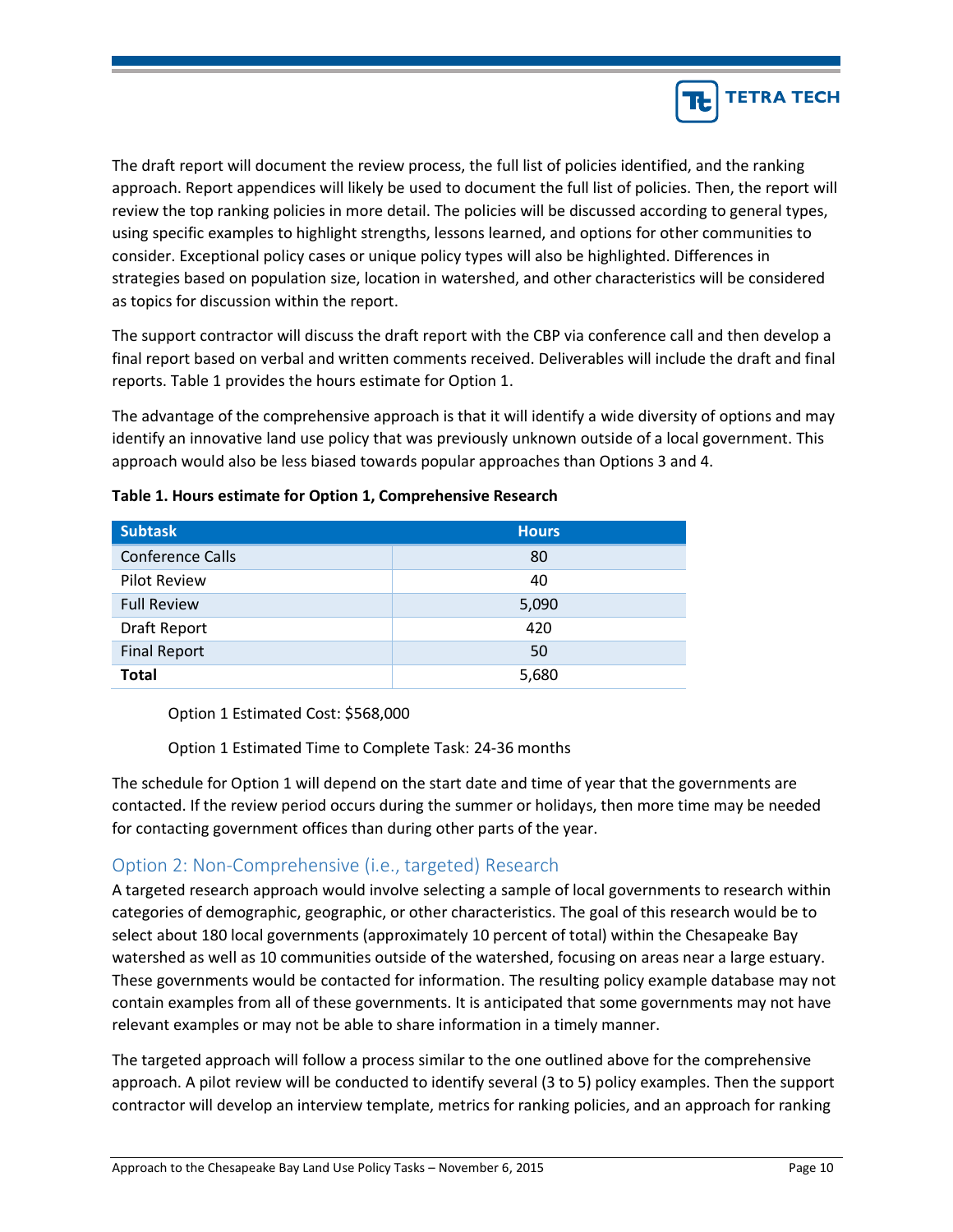

policies according to their relevance and land conservation achievements. Drafts of these materials will be provided to the CBP and discussed via conference calls before proceeding with the full review and evaluation.

The research team will likely be composed of about four support contractor staff, and the team will be trained on use of the template, types of relevant policies, and overall goals of the research. Similar to the comprehensive approach, the support contractor will develop a database of all local governments within the Chesapeake Bay watershed through available spatial datasets. Relevant categories for local governments will be developed and may include state, relative population size, physiographic region (coast, piedmont, mountains), and type of local government (city versus county). Once categorized, the support contractor will select a similar number of local governments that fall within category. The selected local governments will then be divided up and assigned to team members.

The research process will follow Steps 1 through 5 as outlined under the comprehensive approach (Option 1). While much fewer policies will likely be documented, the draft report documentation will follow the same conceptual approach as outlined for Option 1. The draft report will document the review process, the full list of policies identified, and the ranking approach. Similar to Option 1, high ranking policies will be highlighted and trends across categories discussed.

The support contractor will discuss the draft report with the CBP via conference call and then develop a final report based on verbal and written comments received. Deliverables will include the draft and final reports. Table 2 provides the hours estimate for Option 2.

By taking a targeted 10 percent sample of all local governments in the watershed, this approach aims to reduce the cost of identifying and reviewing policy samples. While this approach is likely to identify fewer successful policy examples, it provides a more efficient approach than Option 1 and would still involve researching a diversity of governments with the potential of identifying a wide variety of successful policy examples.

Similar to Option 1, the schedule for Option 2 will depend on the start date and time of year that the governments are contacted. If review period occurs during the summer or holidays, then more time may be needed for contacting government offices than during other parts of the year.

| <b>Subtask</b>          | <b>Hours</b> |
|-------------------------|--------------|
| <b>Conference Calls</b> | 70           |
| <b>Pilot Review</b>     | 40           |
| <b>Full Review</b>      | 930          |
| Draft Report            | 210          |
| <b>Final Report</b>     | 50           |
| <b>Total</b>            | 1,300        |

#### **Table 2. Hours estimate for Option 2, Non-comprehensive (Targeted) Research**

Option 2 Estimated Cost: \$130,000

Option 2 Estimated Time to Complete Task: 9-12 months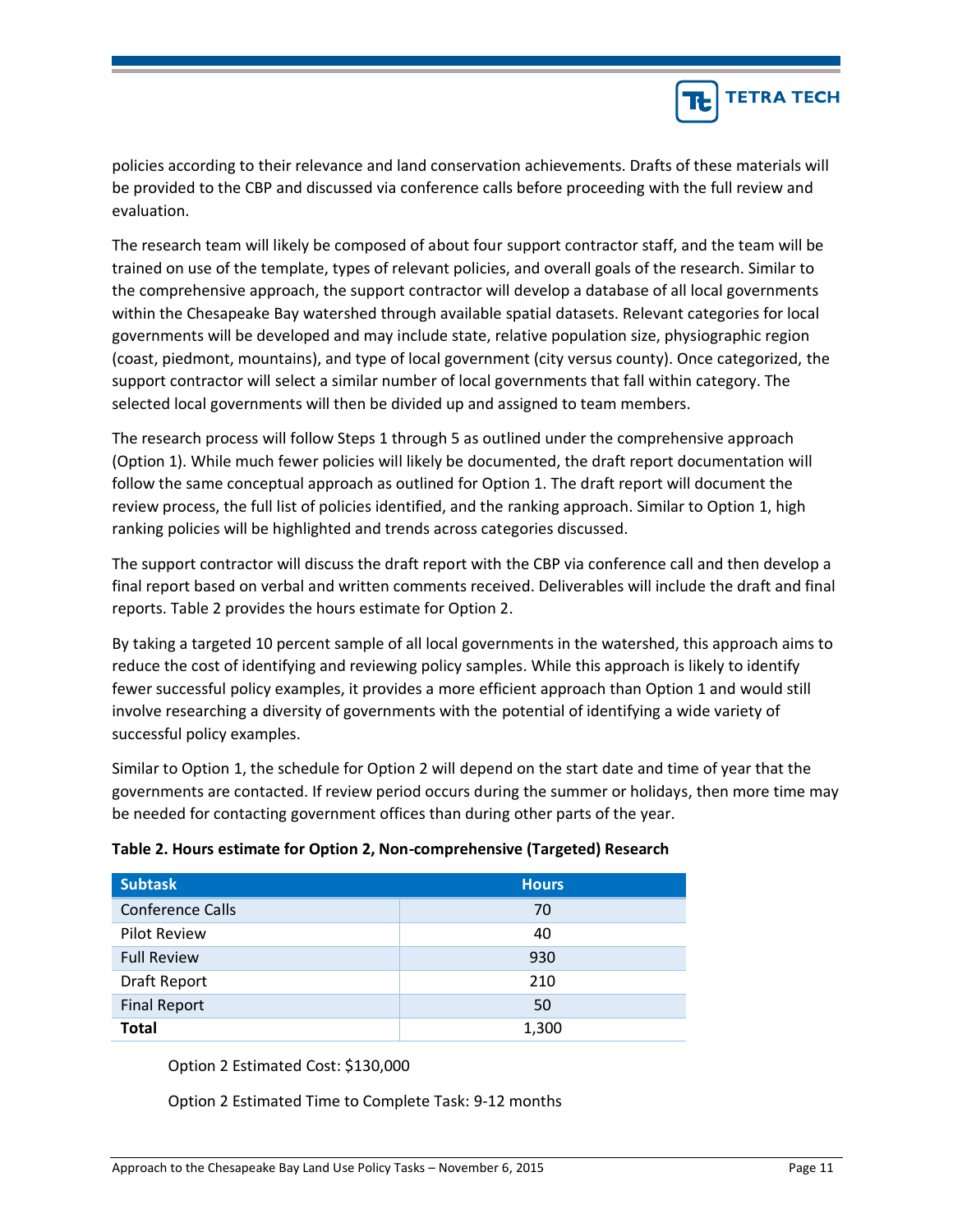

## Option 3: Literature and Internet Research

This approach will focus on identifying relevant policy examples through internet and literature searches. Instead of researching individual local governments, as in Options 1 and 2, the support contractor will conduct searches in literature databases and internet search engines using relevant policies as search terms. The list of policy options, developed during initial discussions with CBP, will then be used to guide the research and selection of search terms. When identifying land use policies to document, the research will work towards identifying examples within the Chesapeake Bay watershed or communities that are within a similar watershed in the U.S. The goal will be to identify about 50 policy examples and document them in a spreadsheet. These examples will be reviewed and ranked in terms of relevancy. Information gaps will then be addressed for high ranking or uncertain examples.

The draft report will document the review process, the full list of policies identified, and the ranking approach. Similar to Options 1 and 2, high ranking policies will be highlighted and trends across categories discussed.

The support contractor will discuss the draft report with CBP via conference call and then develop a final report based on verbal and written comments received. Deliverables will include the draft and final reports. Table 3 provides the hours estimate for Option 3.

One potential disadvantage of this approach is that the results will be based on readily available information and may not capture the breadth of successful policy options. This approach is also less likely to identify a new or lessor known approach compared to the other three options.

The schedule for Option 3 will depend on the start date of the work but would be less variable than the other three options due to less direct communication with government staff and the need to adjust based on vacation or holiday schedules.

| <b>Subtask</b>          | <b>Hours</b> |
|-------------------------|--------------|
| <b>Conference Calls</b> | 40           |
| Review                  | 600          |
| Draft Report            | 160          |
| <b>Final Report</b>     | 50           |
| <b>Total</b>            | 850          |

### **Table 3. Hours estimate for Option 3, Internet and Literature Search**

Option 3 Estimated Cost: \$85,000

Option 3 Estimated Time to Complete Task: 6-8 months

### Option 4: Discussions or Interviews with Select Stakeholders

The final option involves interviews with policy experts to document known examples of successful land use policies. The support contractor will develop a list of organizations and agencies to contact for recommendations on policy examples. The interviews will include EPA's Smart Growth Office regarding land use approaches in the Great Lakes watershed or areas near a large estuary, such as the Gulf of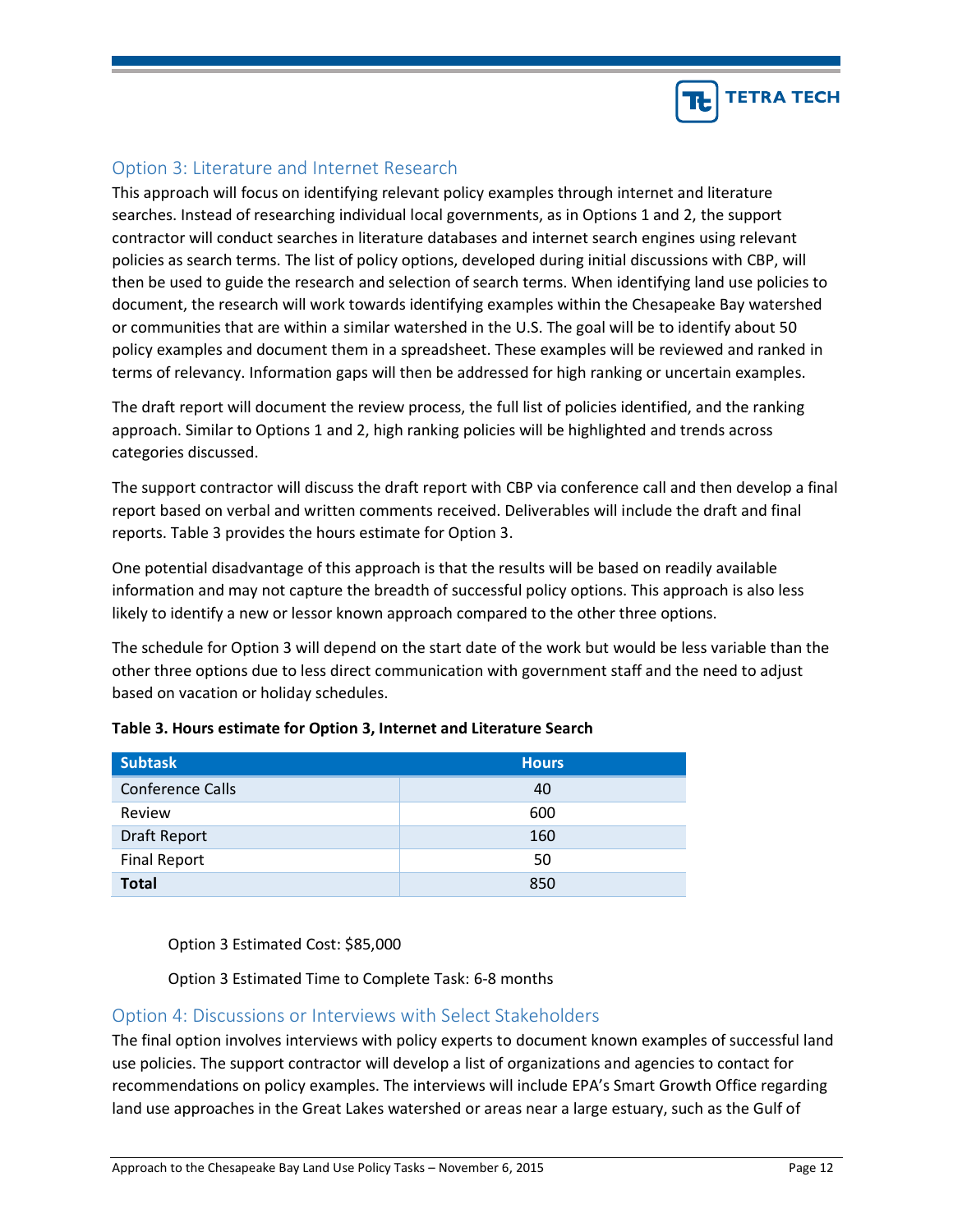

Mexico, Maine, and Puget Sound. The interviews will be conducted by 2 to 3 support contractor staff. Following each interview, the policy examples will be documented in an Excel spreadsheet. Once the interviews are completed, the spreadsheet will be reviewed and information gaps identified. Additional information will be gathered through personal communication or internet research.

The draft report will document the research process and the full list of policies identified. A formal ranking will not be conducted. However, the policies will be reviewed, and those that stand out as particularly successful or innovative will be highlighted. Policies across different geographic areas or population sizes will be compared and contrasted in the report.

The support contractor will discuss the draft report with CBP via conference call and then develop a final report based on verbal and written comments received. Deliverables will include the draft and final reports. Table 4 provides the hours estimate for Option 4.

The primary advantage of this option is the low cost. While few policy examples will be identified compared to Options 1 and 2, the policy experts and other stakeholders would act as a filter and may direct the support contract to policies that would be difficult or time-consuming to identify by other means. This option may result in an overall greater quality of information if the interviewees are able to direct the support contractor to information that is not readily available through an on-line search.

Similar to Options 1 and 2, the schedule for Option 3 will depend on the start date and time of year that the stakeholders are contacted. If the review period occurs during the summer or holidays, then more time may be needed for contacting stakeholders than during other parts of the year.

| <b>Subtask</b>          | <b>Hours</b> |
|-------------------------|--------------|
| <b>Conference Calls</b> | 40           |
| Review                  | 380          |
| Draft Report            | 100          |
| <b>Final Report</b>     | 50           |
| <b>Total</b>            | 570          |

**Table 4. Hours estimate for Option 4, Discussions and Interviews with Select Stakeholders**

Option 4 Estimated Cost: \$57,000

Option 4 Estimated Time to Complete Task: 4-6 months

### Other Considerations

The LOE presented above is based on past project and experience and best professional judgment. The time spent on the research can be tailored somewhat to the resources available. A lower LOE would generally result in fewer number of policy examples identified and reviewed.

CBP may wish to consider a combination of Options 3 and 4 to take advantage of both on-line and stakeholder information sources. Some efficiencies would likely result if Options 3 and 4 were combined, especially within the conference call and report subtasks. One additional option would be to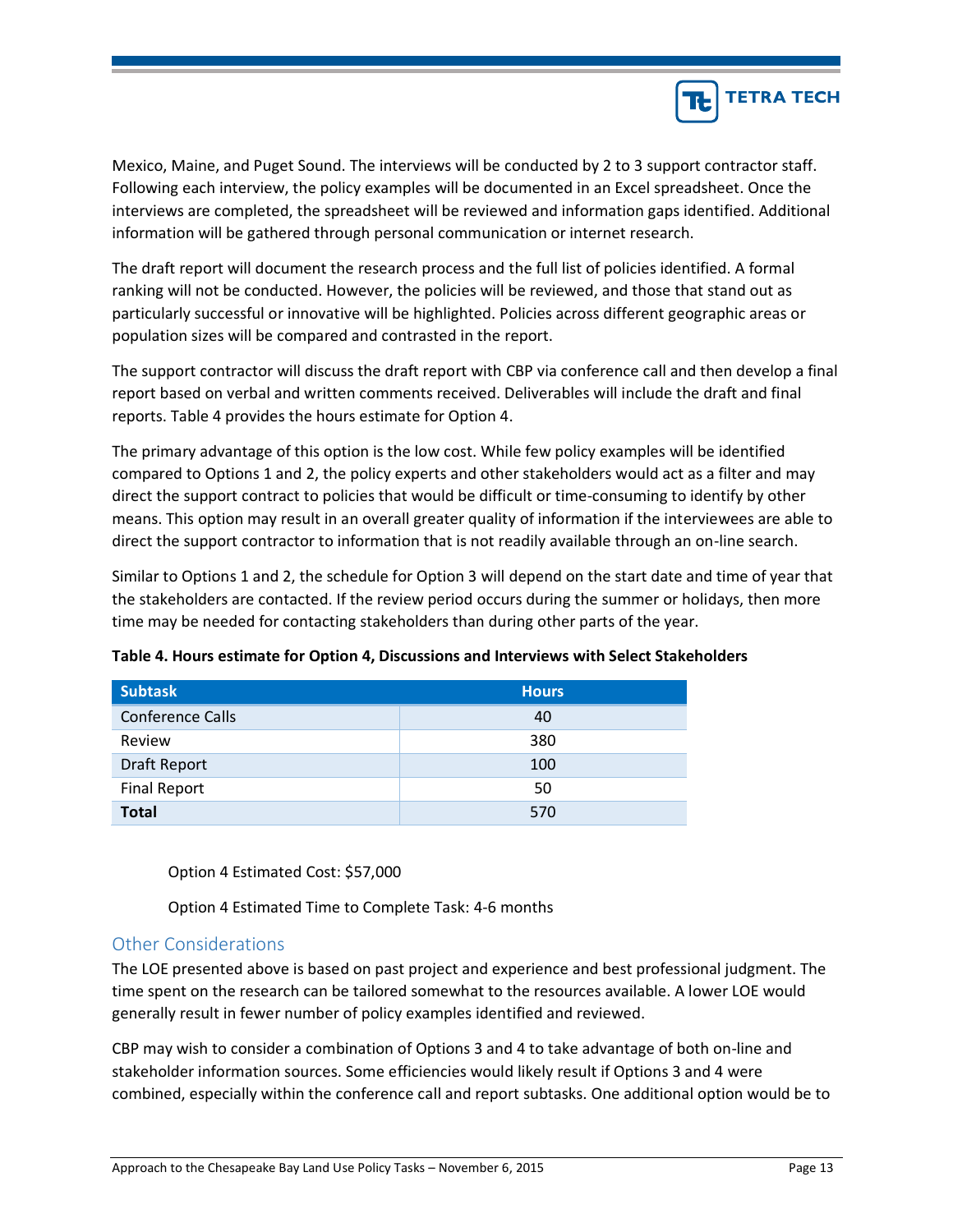

expand Option 4. Given that Option 4 already involves some internet research to fill information gaps, this option could be revised to include a brief on-line search with a relatively small additional LOE.

# Task 3 – Online Repository of Policy Examples

CBP is exploring approaches to develop an online repository of studies and reports of the costs, benefits and effectiveness of such policies, incentives and planning tools to serve as a user-friendly knowledge base. As a precursor to developing an approach to this task, based on discussions with the CBP staff, Tetra Tech conducted an on-line search for policy example repositories and search tools. The following search terms were used:

- Conservation cost-effectiveness
- Conservation incentives clearinghouse
- Conservation incentives database
- Land use policy database
- Environmental policy database
- Policy database
- Searchable database
- Searchable database tools
- Land use policy tools
- Land use tools
- Land use databases
- Environmental search tools

Search terms specific to cost or benefits resulted in many individual reports and websites, but not tools used to identify those examples. Tetra Tech focused on finding a variety of tool designs that provide policy examples that could be used as a template to develop a tool more specific to costs, benefits, and effectiveness of policies. See Appendix B for a list and description of on-line tools that Tetra Tech identified for review by CBP. CBP identified the two preferred on-line repository/toolboxes tools below for the development of a high level approach and ballpark cost options. It is assumed that CBP would hire a support contractor to develop the online repository tool. This approach and cost estimate for Task 3 only accounts for the costs to develop the online tool, not the gathering of content to populate the online tool.

# Approach to Develop an Online Repository of Land Conversion Rate Policy Options, Incentives and Planning Tools

A web-based repository of land conversion rate data is needed as a way of easily storing, presenting, accessing and viewing the data. Based on preferences identified by CBP, Tetra Tech considered two example databases that allow filtering to enable quick access to their data:

**Policy Measures Database** [\(http://www.policymeasures.com/measures/\)](http://www.policymeasures.com/measures/). The data in this repository can be filtered or searched by type, theme, category, reports, reading resources and keywords. The filtering options are presented in an attractive, easy-to-understand format. Images and type descriptions break the repository into basic groupings. Quick links to theme filtering are available on the same page. Another page uses the image and description format to break the repository into different groupings. A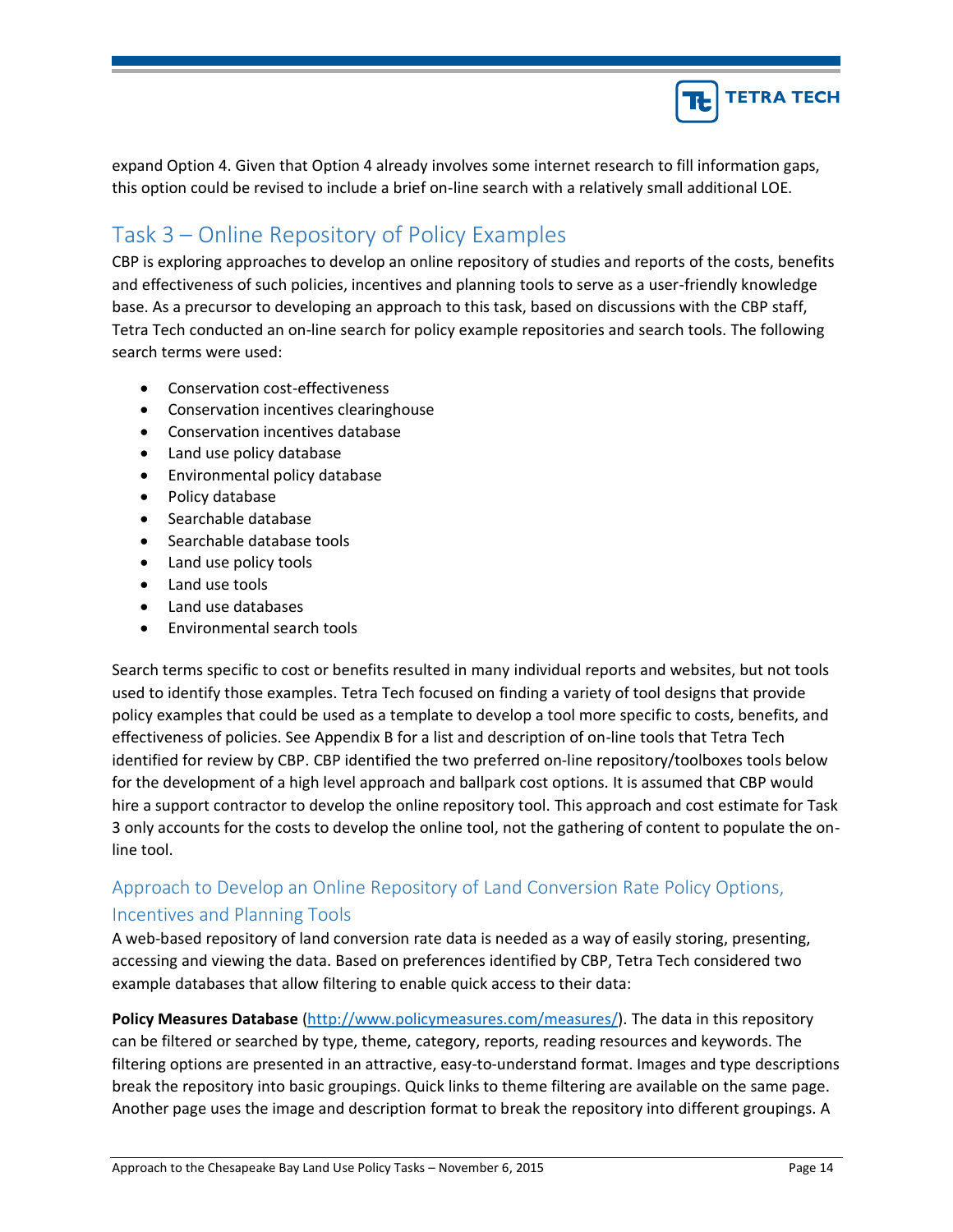

third page provides a keyword search. All of the filtering/search options result in a search results page containing a list of all resulting data records which fit the search criteria. Selecting an individual record brings you to a details page which provides a summary of the record and a document download option.

#### **National Association of Realtors (NAR) Land Use Initiative Memo Database**

[\(http://www.realtor.org/topics/smart-growth/nar-land-use-initiative-memo-database\)](http://www.realtor.org/topics/smart-growth/nar-land-use-initiative-memo-database). The data in this repository can be searched by keyword, issue, date of report and state. This approach is actually a subset of the Policy Measures Database.

For this task, we recommend a simple approach to development a tool similar to the Policy Measures Database. The on-line tool would be composed of four primary web pages:

- 1. **Introduction Page:** The purpose and objectives of the Land Conversion Rate Database would be introduced and 4-6 major types of land use data filters would be presented. These could be presented as simple links, descriptive links, or descriptions with images.
- 2. **Search Page:** The search page would provide instructions and would allow 4-6 additional filters to be used such as categories, types or keywords options.
- **3. Results Page:** The results would be presented in a list or a grid. A title and a brief description would also be presented. Clicking on the title would navigate to the details page.
- **4. Details Page:** The details page could include a summary of the record, links to related fields, contact information and additional data. It might also contain a link to a report or policy document.

Tabs across the top of the page would allow navigation between pages. There could also be a panel to the left or right of the main body of the page that would provide other informational links.

The application will be web-based and developed in a standard framework, such as .NET with a model– view–controller (MVC) pattern. A database such as Oracle or SQL/Server would be needed to house the repository data which would be loaded from an Excel spreadsheet. There may be documents to be accessed which will need to be stored on the file server and associated with the repository data.

A kickoff meeting would be held for the stakeholders and the contractor which composes the Integrated Project Team (IPT). A core project team that works closely with the contractor would also be established. The development team would be introduced to the stakeholders and objectives would be discussed. A high-level schedule will be reviewed and will clearly indicate the development schedule being followed. Obligations of the stakeholders will be clearly defined and noted on the schedule.

Weekly and monthly progress reports will be required. They should contain costs, milestones, risks/mitigation strategy issues encountered/corrective action taken and impact, tasks completed, progress on tasks and upcoming tasks, action items and outstanding questions. An updated schedule will be provided at least monthly.

Requirements gathering will be done with the core project team and the contractor. Requirements mentioned in the SOW will be the starting point. The requirements will be organized and documented and provided to the core project team for review. They will be refined based on client feedback. Requirements that fit within the scope of the project will be determined and approved.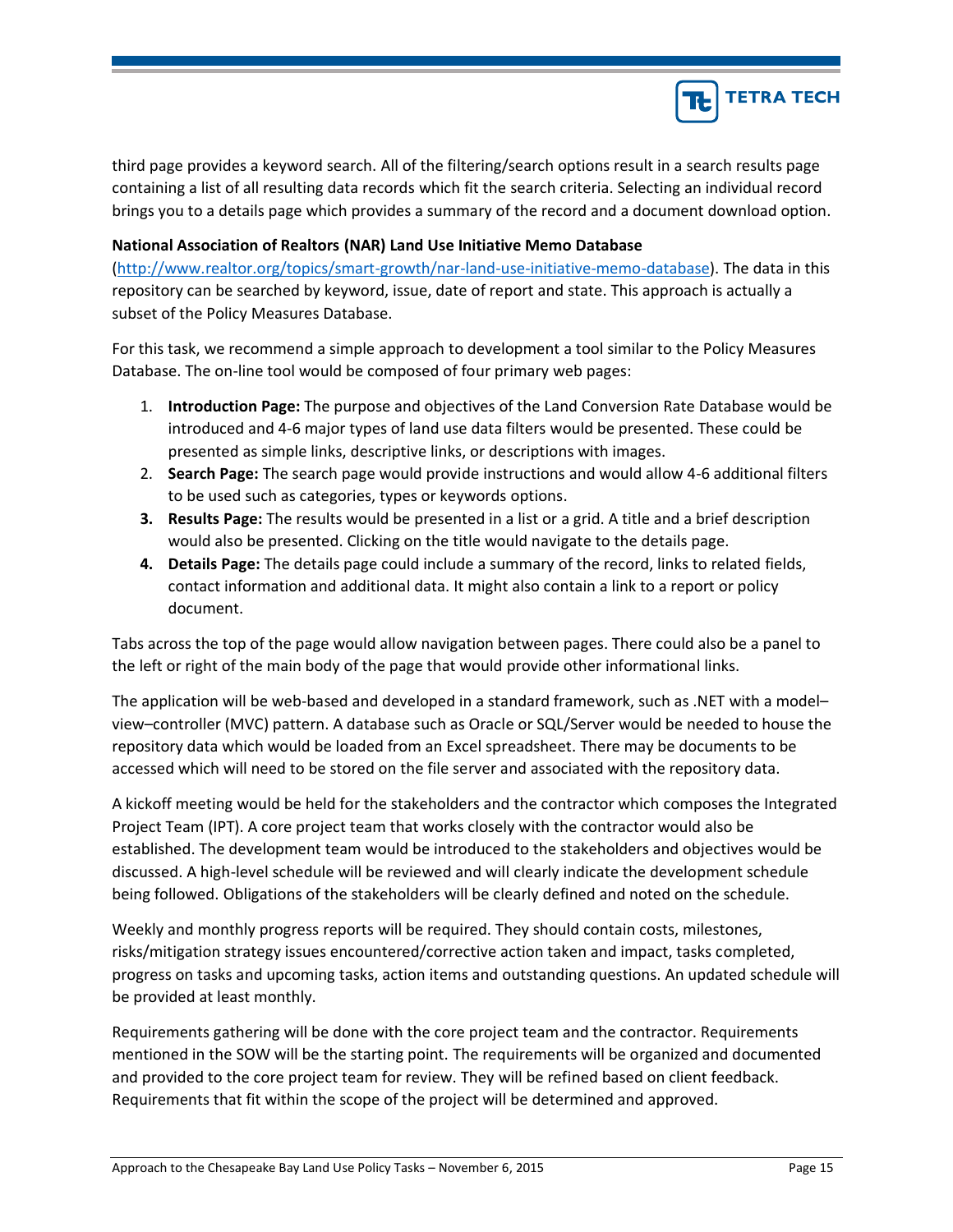

Once the requirements have been approved, a website and database design will be developed. Mockups of the user interface will be developed and the contractor will walk the core project team through the mockups, focusing on the process flow. The mockups will be refined based on the client feedback.

Frequent demonstrations should be requested during the product implementation process. The application should be developed using an agile approach that allows the core project team frequent hands-on experience as the application is developed. Feedback should be incorporated into the next release of the application.

User Acceptance Testing (UAT) will be provided before final approval of the application. The IPT will have 2 weeks to thoroughly test the application. The system will be deployed on the client servers. Table 5 provides the subtask titles and the hours estimate.

| <b>Subtask</b>             | <b>Hours</b> |
|----------------------------|--------------|
| Kick-off meeting           | 8            |
| Requirements gathering     | 20           |
| Design and mockups         | 28           |
| Implementation             | 196          |
| Application framework      |              |
| Database                   |              |
| Data loading               |              |
| Introduction page          |              |
| Search page                |              |
| Results page               |              |
| Details page               |              |
| Test / bug fixing          |              |
| User Acceptance Test (UAT) | 0            |
| UAT bug fixing             | 16           |
| Deployment                 | 8            |
| IT project management      | 14           |
| Total                      | 290          |

#### **Table 5: Hours estimate to develop Online Repository**

Task 3 Estimated Cost: \$34,000\*

Task 3 Estimated Time to Complete Task: 14-16 weeks

\* This approach to develop an online tool similar to the NAR Land Use Initiative Memo Database is specified in a simple format. The database could be further enhanced with advanced search capabilities, enhanced display options, and administration capabilities to easily add, edit and delete data for additional effort and cost. If CBP plans to develop and enhance a tool that goes beyond the simple description above, future plans and enhancements should be discussed during initial team meetings and requirements gathering so that costs can be estimated that are more reflective of the desired tool.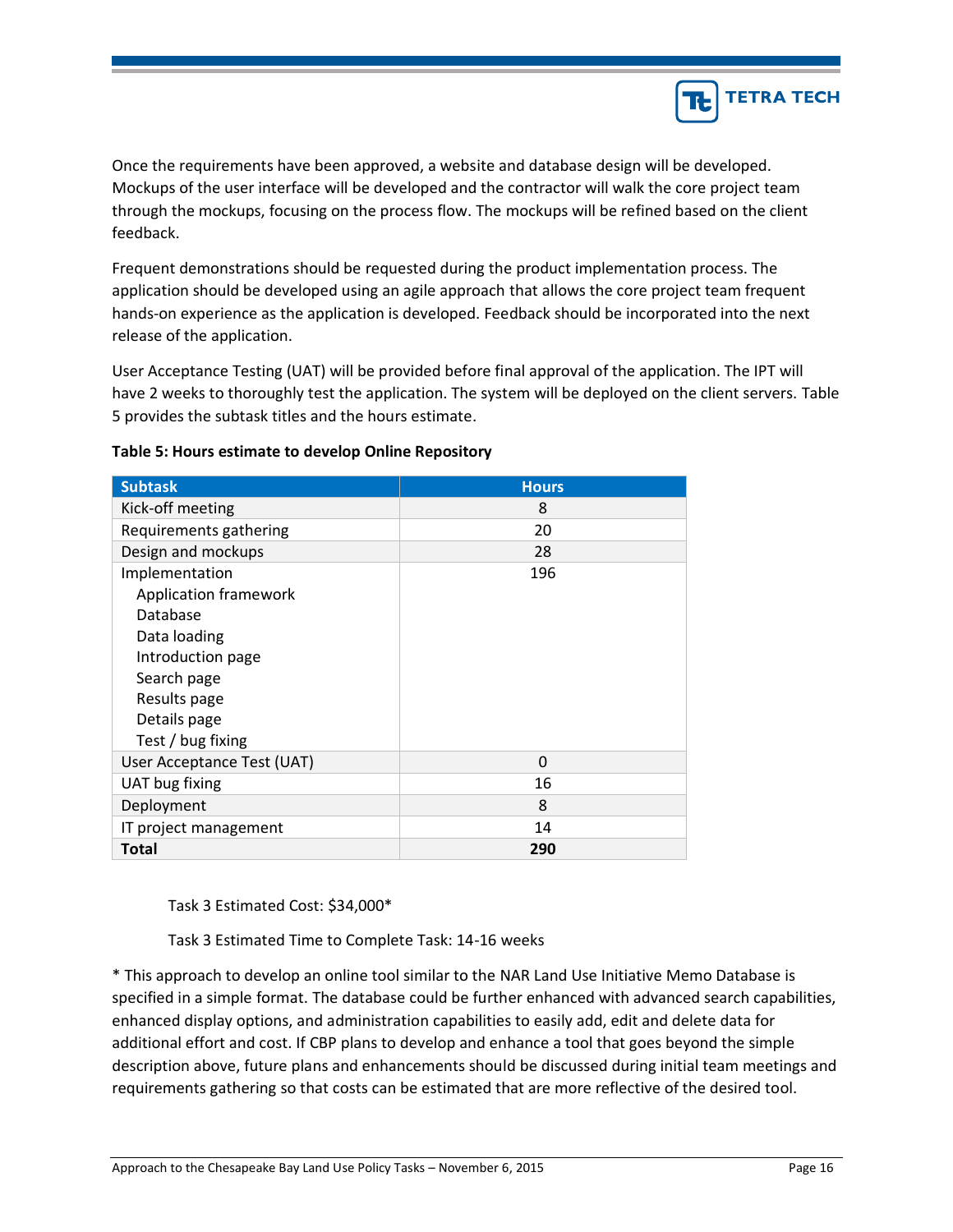

# APPENDIX A: List of Policy Options, Incentives, and Planning Tools to Reduce Land Conversion

Types of land use policy options, incentives and planning tools include traditional land conservation, such as land purchase and preservation easements, as well as other land protection policy mechanisms such as innovative land use planning and zoning (e.g., conservation zoning), transfer of development rights (TDRs) and rural economic development, financial incentives (e.g., taxes), adaptive reuse, and methods to address urban blight and facilitate infill and redevelopment within our cities and towns.

This list identifies the types of mechanisms that may be relevant to the three tasks described in the Chesapeake Bay's Land Use Options Evaluation management strategy.

Zoning Restrictions

- Forest Protection Zones
- Riparian Corridors
- Agricultural Zoning
- Conservation Zoning
- Developing zoning that discourages sprawl

#### Regulations

• Methods to address urban blight, such as absentee landlords or purchase and redevelopment of blocks of city homes

#### Law

Tax Policy and other Financial Incentives for Developers or Landowners

- Tax undesirable transactions
- Tax break for desirable transactions
- Density incentives for leaving a portion of a development site projected
- Various incentives for redevelopment or infill

#### Land Acquisition Programs

- Land Banks
- Conservation Easements (Agricultural, Natural Resource)

Purchase of Development Rights

Transfer of Development Rights

#### Adaptive Reuse Programs

- Brownfield programs
- Historic building restoration tax credits

#### Linking Smart Growth with Planning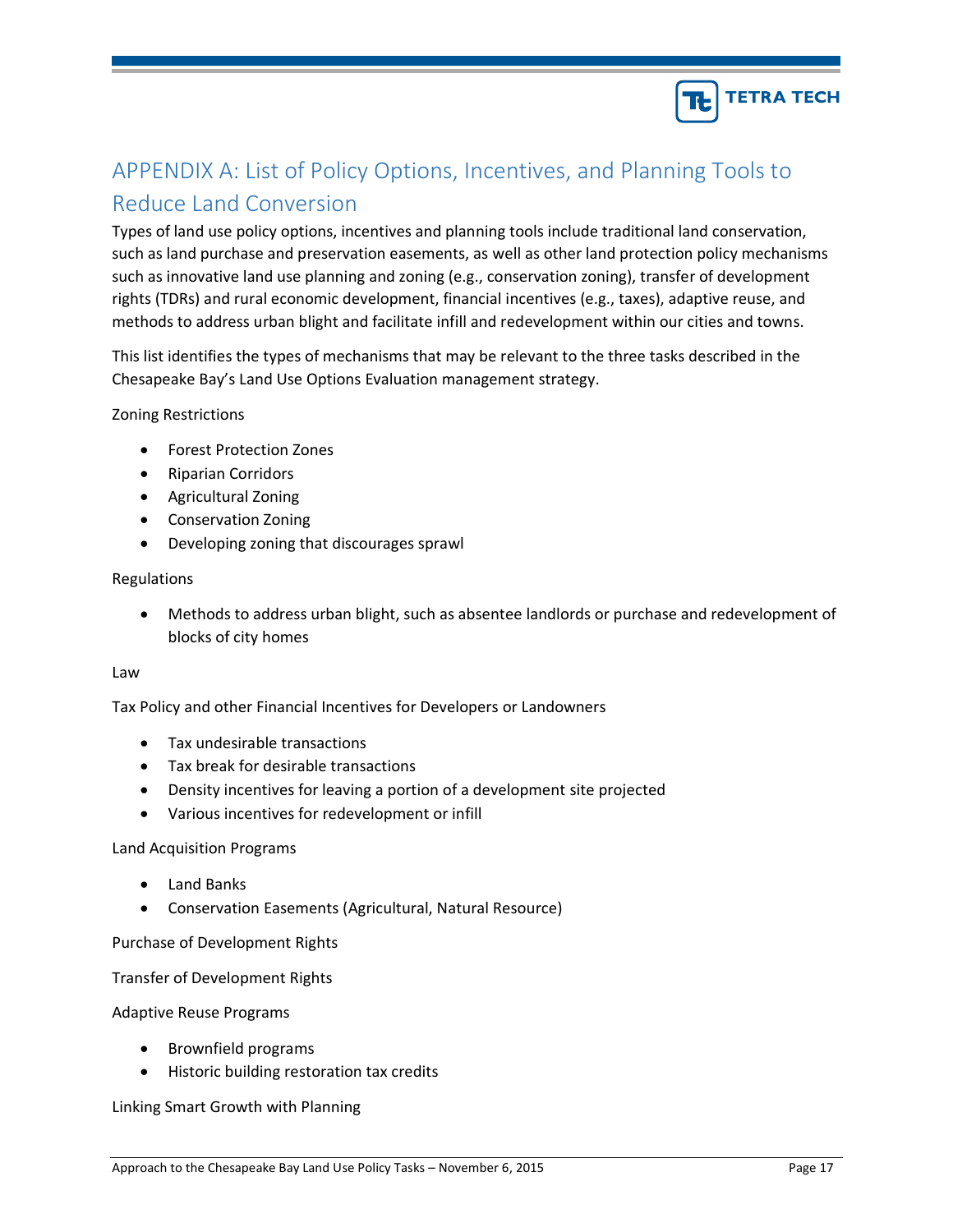

- Developing a comprehensive plan that prioritizes conservation
- Developing small area plans

Websites that describe approaches in Fairfax County regarding smart growth strategies (one purpose being protection of existing open space):

<http://www.fairfaxcounty.gov/dpz/projects/reston/arlingtonpresentation.pdf> <http://www.smartergrowth.net/virginia/fairfax-falls-church/>

Rural economic development programs

Policies to facilitate infill and redevelopment

• See Reinvest Maryland at<http://planning.maryland.gov/YourPart/773/infill.shtml>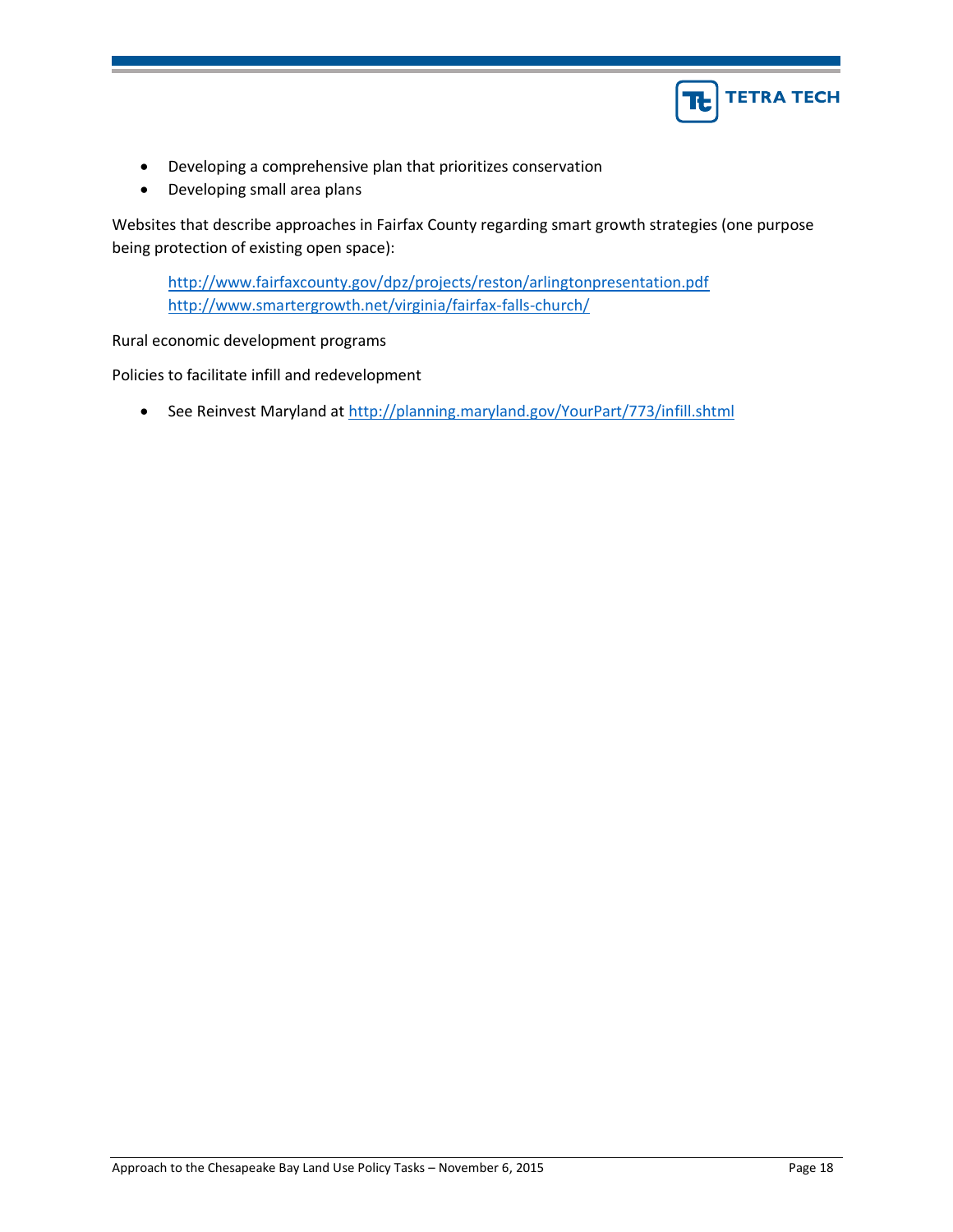

# Appendix B: On-line Policy Example Repositories and Search Tools

- 1. **The Land Use Law Center's Gaining Ground Information Database**  [\(https://appsrv.pace.edu/gainingground/\)](https://appsrv.pace.edu/gainingground/) – a free and ever-expanding online database featuring best practice models used by government to control the use of land in the public interest. It includes a collection of federal, state, and local ordinances; commentaries; research papers; research aids; and much more. Documents can be searched by topic, state, municipality, jurisdiction type, resource type keyword or in a list of all available resources.
- 2. **The Center for Land Use Interpretation** [\(http://www.clui.org/ludb\)](http://www.clui.org/ludb) this database allows the user to search via a clickable map, list of states or through a search box. The Center for Land Use Interpretation's Land Use Database is a collection of unusual and exemplary sites throughout the United States. The database is a free public resource, designed to educate and inform the public about the function and form of the national landscape, a terrestrial system that has been altered to accommodate the complex demands of our society.

Some sites included in the database are works by government agencies involved in geotransformative activities, such as the Department of Energy, the Bureau of Reclamation, the Army Corps of Engineers, and the Department of Defense. Also included are industrially altered landscapes, such as especially noteworthy mining sites, features of transportation systems, and field test facilities for a variety of high-impact technologies. The database includes museums and displays related to land use, and one of the most thorough listings of land art sites available.

The database describes these sites, and offers links for more detailed information. In many cases information on how to visit these sites is provided, so that they may be directly experienced. The database is continuously being updated by increasing the number of sites listed and expanding the information it contains.

3. **The Growing Food Connections Policy Database** [\(http://growingfoodconnections.org/tools](http://growingfoodconnections.org/tools-resources/policy-database/)[resources/policy-database/\)](http://growingfoodconnections.org/tools-resources/policy-database/) – the Growing Food Connections Policy Database is a searchable collection of local public policies that explicitly support community food systems. This database provides policymakers, government staff, and others interested in food policy with concrete examples of local public policies that have been adopted to address a range of food systems issues: rural and urban food production, farmland protection, transfer of development rights, food aggregation and distribution infrastructure, local food purchasing and procurement, healthy food access, food policy councils, food policy coordination, food system metrics, tax reductions and exemptions for food infrastructure, and much more.

The search capabilities of this database consist a general search box or an advanced search which involves selecting the policy type, topic, type of government, year, country, state, population range and any keywords.

4. **Policy Measures Database** [\(http://www.policymeasures.com/measures/\)](http://www.policymeasures.com/measures/) – the policy measures database is a growing collection of information related to environmental policies and measures structured into a common format. Individual policies and measures will have varied levels of